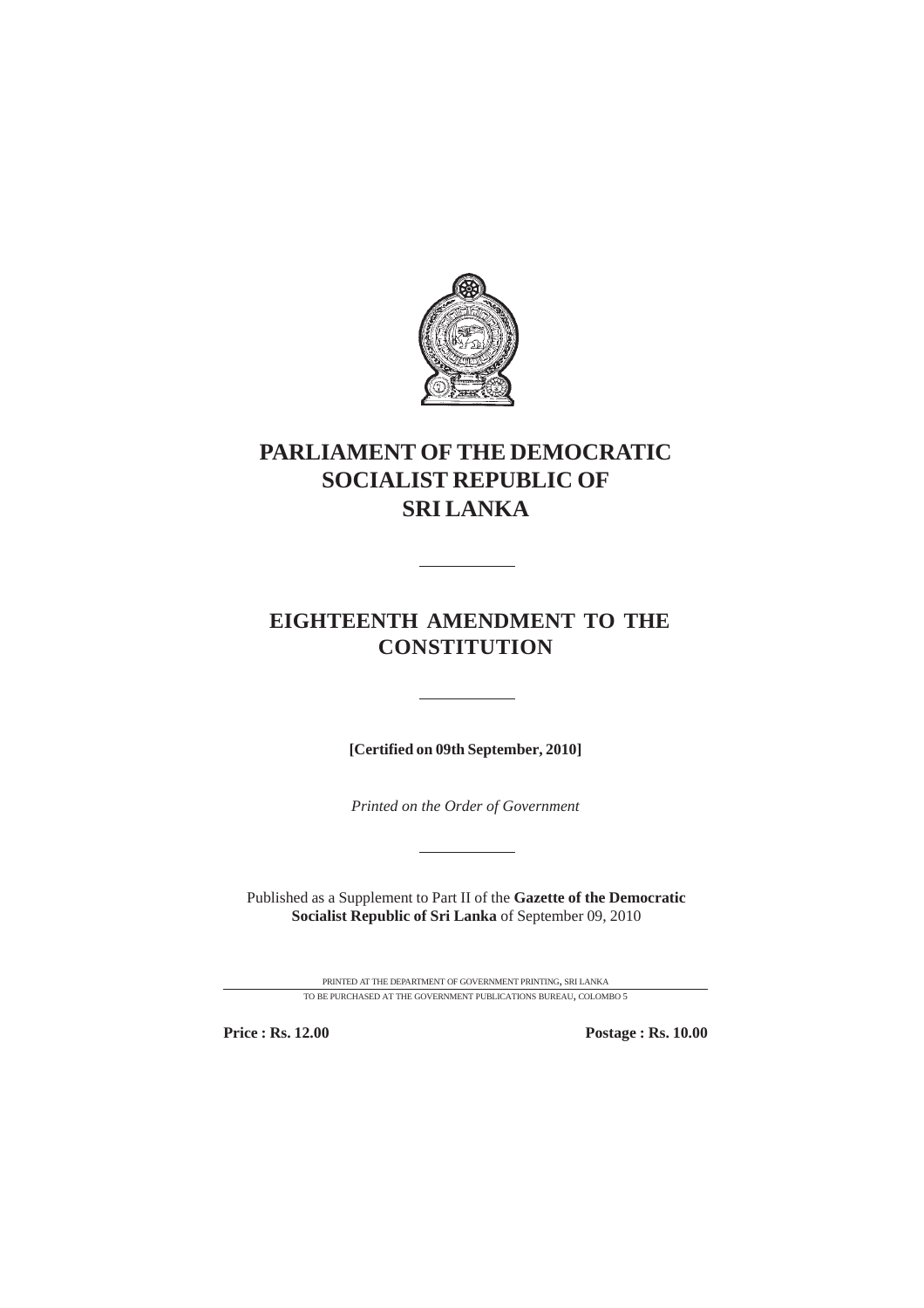### [Certified on 09th September, 2010]

L. D.—O. 19/2010

AN ACT TO AMEND THE CONSTITUTION OF THE DEMOCRATIC SOCIALIST REPUBLIC OF SRI LANKA

BE it enacted by the Parliament of the Democratic Socialist Republic of Sri Lanka as follows:—

Short title. **1.** This Act may be cited as the Eighteenth Amendment to the Constitution.

**2.** The Constitution of the Democratic Socialist Republic of Sri Lanka (hereinafter referred to as the "Constitution") is hereby amended in Article 31 thereof, as follows:—

- (1) by the repeal of paragraph (2) of that Article; and
- (2) in paragraph  $(3A)$   $(a)(i)$  of that Article—
	- (*a*) by the substitution for the words "at any time after the expiration of four years from the commencement of his first term of office" of the words "at any time after the expiration of four years from the commencement of his current term of office"; and
	- (*b*) by the substitution for the words "by election, for a further term." of the following:—

"by election, for a further term:

Provided that, where the President is elected in terms of this Article for a further term of office, the provisions of this Article shall *mutatis mutandis* apply in respect of any subsequent term of office to which he may be so elected.".

Amendment of Article 31 of the Constitution of the Democratic Socialist Republic of Sri Lanka.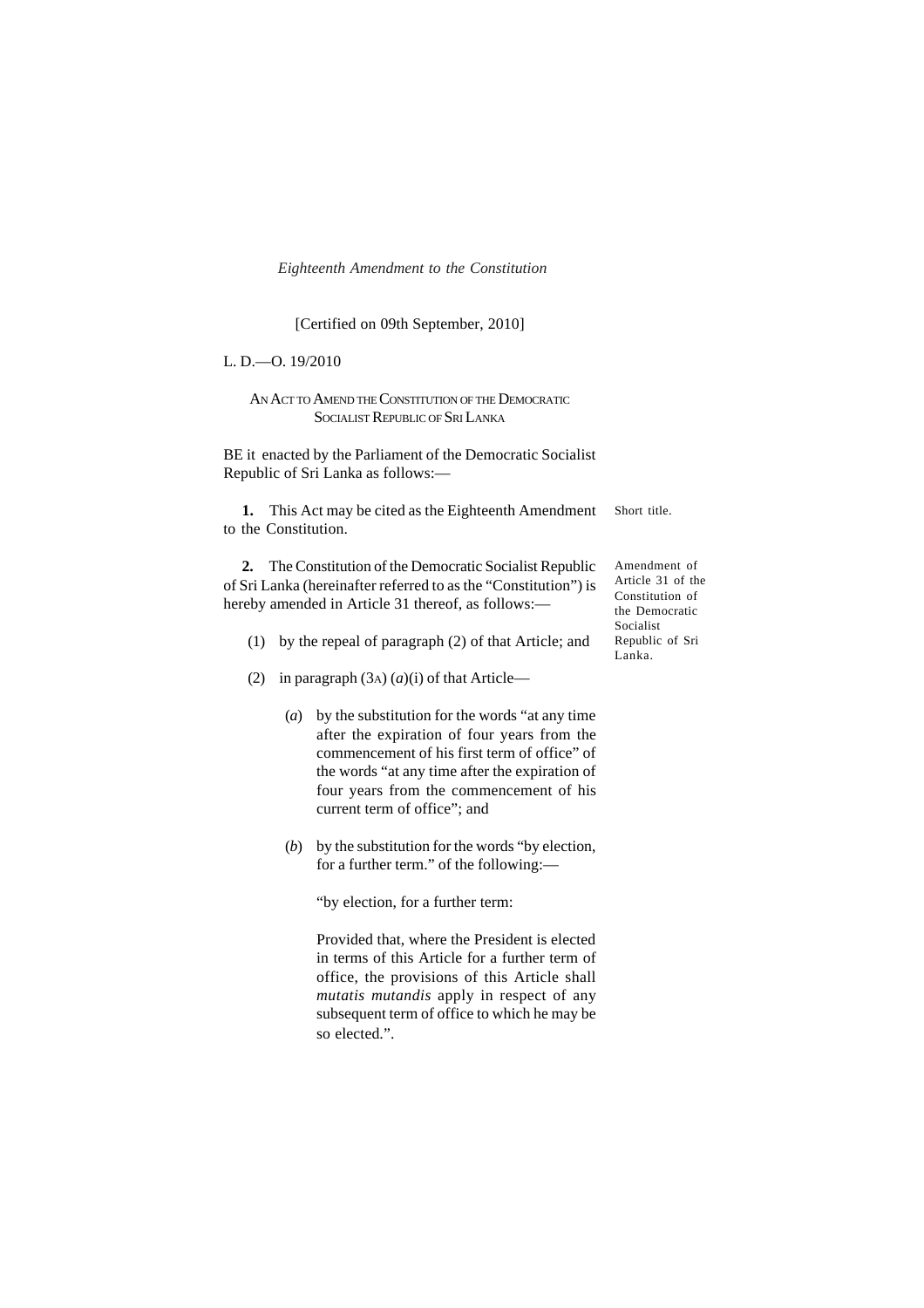Amendment of Article 32 of the Constitution.

**3.** Article 32 of the Constitution is hereby amended as follows:—

(1) by the repeal of paragraph (3) of thereof, and the substitution therefor of the following:—

"(3) The President shall by virtue of his office attend Parliament once in every three months. In the discharge of this function the President shall be entitled to all the privileges, immunities and powers of a Member of Parliament, other than the entitlement to vote, and shall not be liable for any breach of the privileges of Parliament or of its members"; and

(2) by the addition immediately after paragraph (3) thereof, of the following new paragraph:—

"(4) The President shall by virtue of his office, also have the right to address and send messages to Parliament.".

Repeal of Chapter VIIA of the Constitution.

**4.** Chapter VIIA of the Constitution (Articles 41A to 41H) is hereby repealed.

Insertion of new Article  $41_A$  in the Constitution.

**5.** The following new Heading and Article is hereby inserted immediately after Article 41 of the Constitution and shall have effect as the Heading and Article 41A thereof:—

# **"CHAPTER VIIA**

#### **THE EXECUTIVE**

#### THE PARLIAMENTARY COUNCIL.

President to make the appointments in respect of the Commissions and offices referred to in the Schedules.

41A. (1) The Chairman and members of the Commissions referred to in Schedule I to this Article, and the persons to be appointed to the offices referred to in Part I and Part II of Schedule II of this Article, shall be appointed to the Commissions and the offices referred to in the said Schedules, by the President. In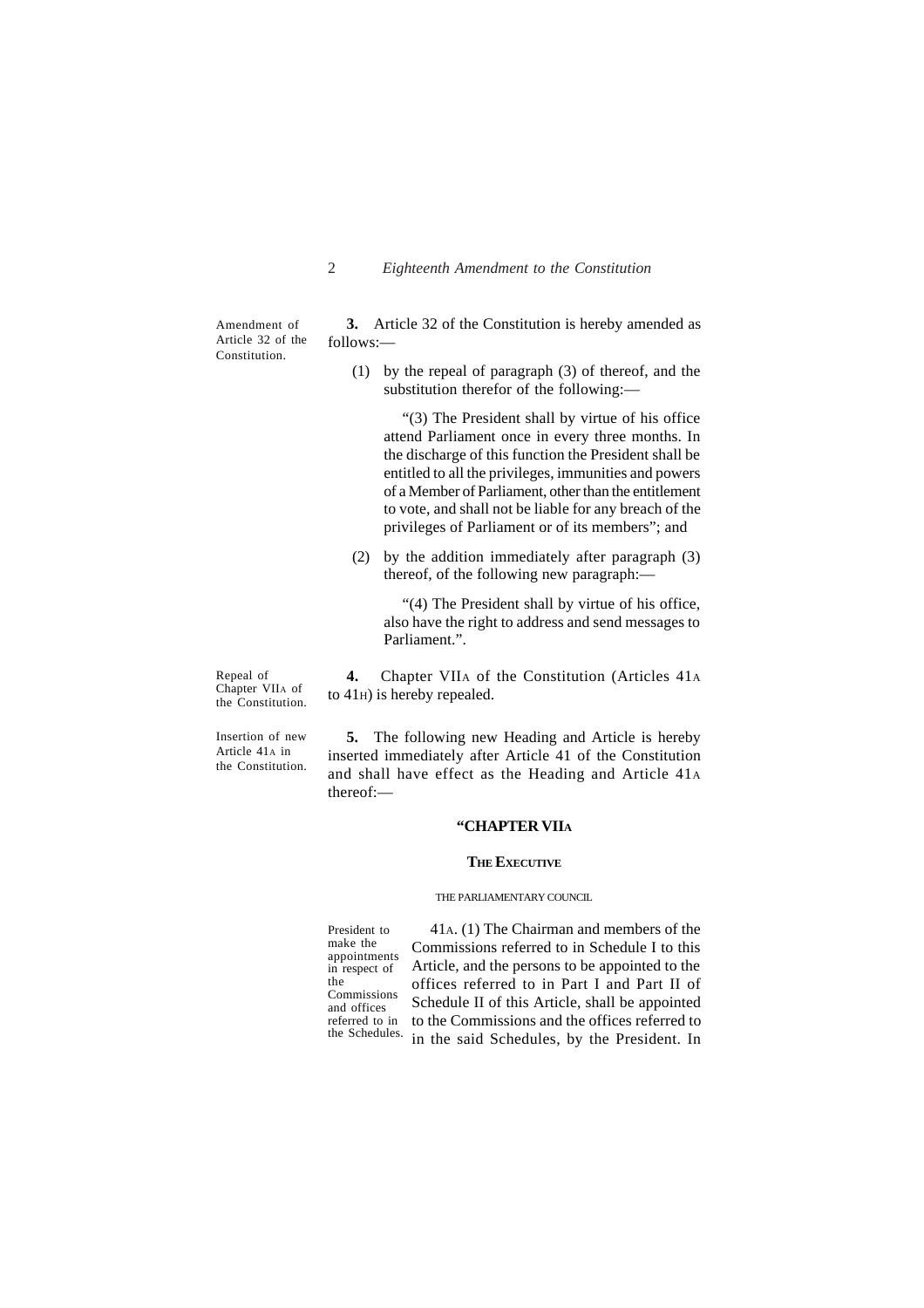making such appointments, the President shall seek the observations of a Parliamentary Council (hereinafter in this Article referred to as "the Council"), comprising—

- (*a*) the Prime Minister;
- (*b*) the Speaker;
- (*c*) the Leader of the Opposition;
- (*d*) a nominee of the Prime Minister, who shall be a Member of Parliament; and
- (*e*) a nominee of the Leader of the Opposition, who shall be a Member of Parliament:

Provided that, the persons appointed in terms of sub-paragraphs (*d*) and (*e*) above shall be nominated in such manner as would ensure that the nominees would belong to communities which are communities other than those to which the persons specified in paragraphs (*a*), (*b*) and (*c*) above, belong.

### **SCHEDULE I**

- 1. The Election Commission.
- 2. The Public Service Commission.
- 3. The National Police Commission.
- 4. The Human Rights Commission of Sri Lanka.
- 5. Commission to Investigate Allegations of Bribery or Corruption.
- 6. The Finance Commission.
- 7. The Delimitation Commission.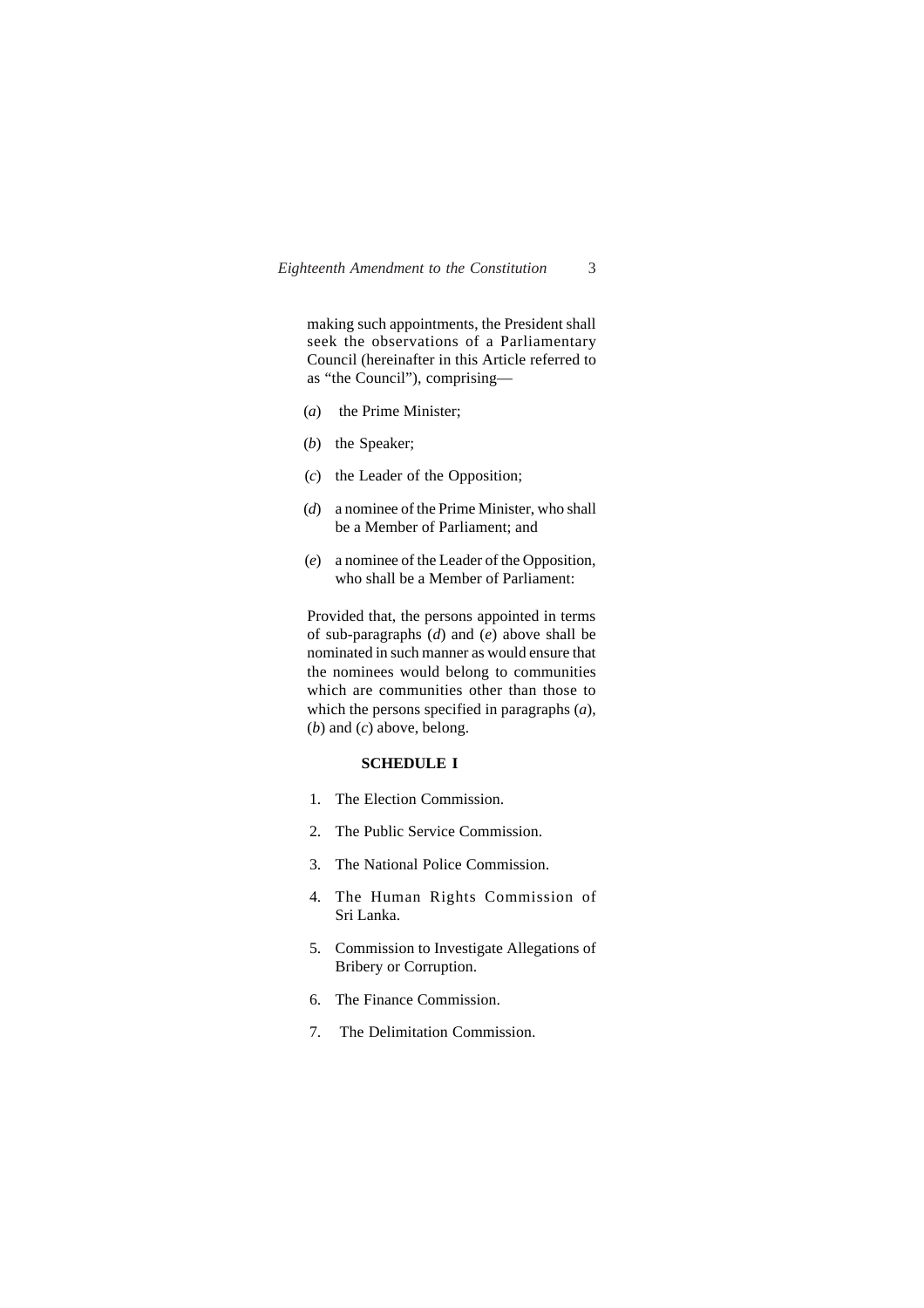### **SCHEDULE II**

#### PART I

- 1. The Chief Justice and the Judges of the Supreme Court.
- 2. The President and Judges of the Court of Appeal.
- 3. The Members of the Judicial Service Commission, other than the Chairman.

PART II

- 1. The Attorney-General.
- 2. The Auditor-General.
- 3. The Parliamentary Commissioner for Administration (Ombudsman).
- 4. The Secretary-General of Parliament.

(2) The Speaker shall require the Prime Minister and the Leader of the Opposition to make such nominations within one week of the date of the coming into operation of this Act: provided that if the Prime Minister and the Leader of the Opposition fails to make such nominations the Speaker shall proceed to nominate any Members of Parliament to be nominees for the purposes of sub-paragraphs (*d*) and (*e*) of paragraph (1), taking into consideration the criteria specified in the proviso to paragraph (1) of this Article.

(3) If at the time the President seeks the observations of the Parliamentary Council as specified above, the Prime Minister and the Leader of the Opposition have failed to name the persons who shall be their nominees in the Council, the Speaker shall nominate such Members of Parliament to be nominees for the purposes of subparagraphs (*d*) and (*e*) of paragraph (1), taking into consideration the criteria specified in the proviso to paragraph (1) of this Article.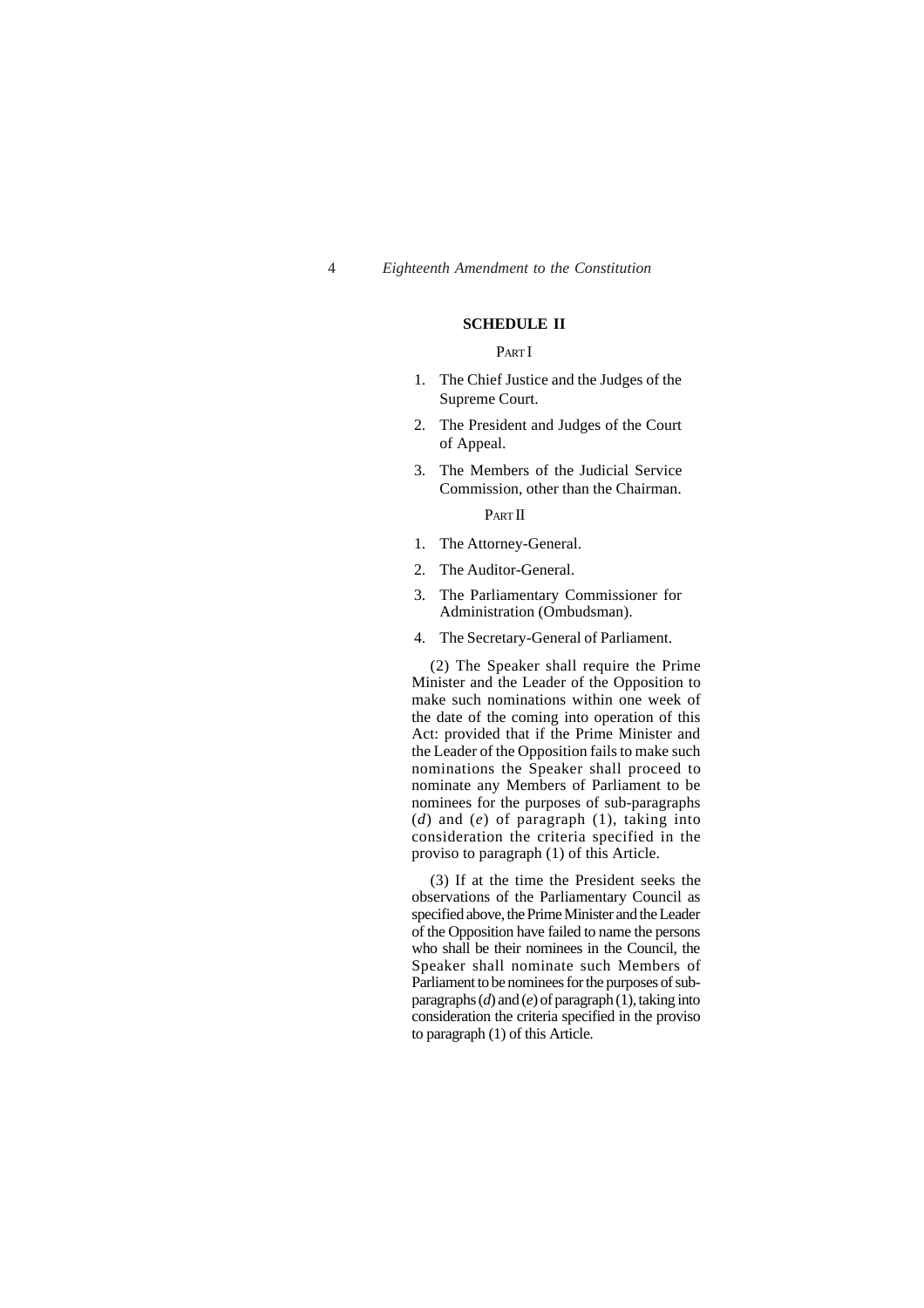(4) Notwithstanding the provisions of paragraph (2) of Article 64 of the Constitution, the Speaker shall for the purposes of this Article, continue as Speaker on the dissolution of Parliament, until a Member of Parliament is elected to be the Speaker under paragraph (1) of the aforesaid Article. The new Speaker shall thereupon be a member of the above Council.

(5) Notwithstanding the dissolution of Parliament, the Leader of the Opposition shall for the purposes of this Article, continue as Leader of the Opposition, until such time after a General Election following such dissolution, a Member of Parliament is recognized as the Leader of the Opposition in Parliament. The new Leader of the Opposition shall thereupon be a member of the above Council.

(6) Notwithstanding the dissolution of Parliament, the nominee of the Prime Minister and the Leader of the Opposition respectively who are Members of Parliament shall continue as members until such time after a General Election following such dissolution, Members of Parliament are elected to Parliament. The Prime Minister and the Leader of the Opposition shall thereupon respectively nominate two new members of Parliament to be their nominees in terms of sub-paragraphs (*d*) and (*e*) of paragraph (1) of this Article.

(7) The tenure of the Council constituted under this Article shall extend for such period as specified in paragraph (2) of Article 62 and such tenure shall not be affected by any prorogation of Parliament in terms of Article 70 :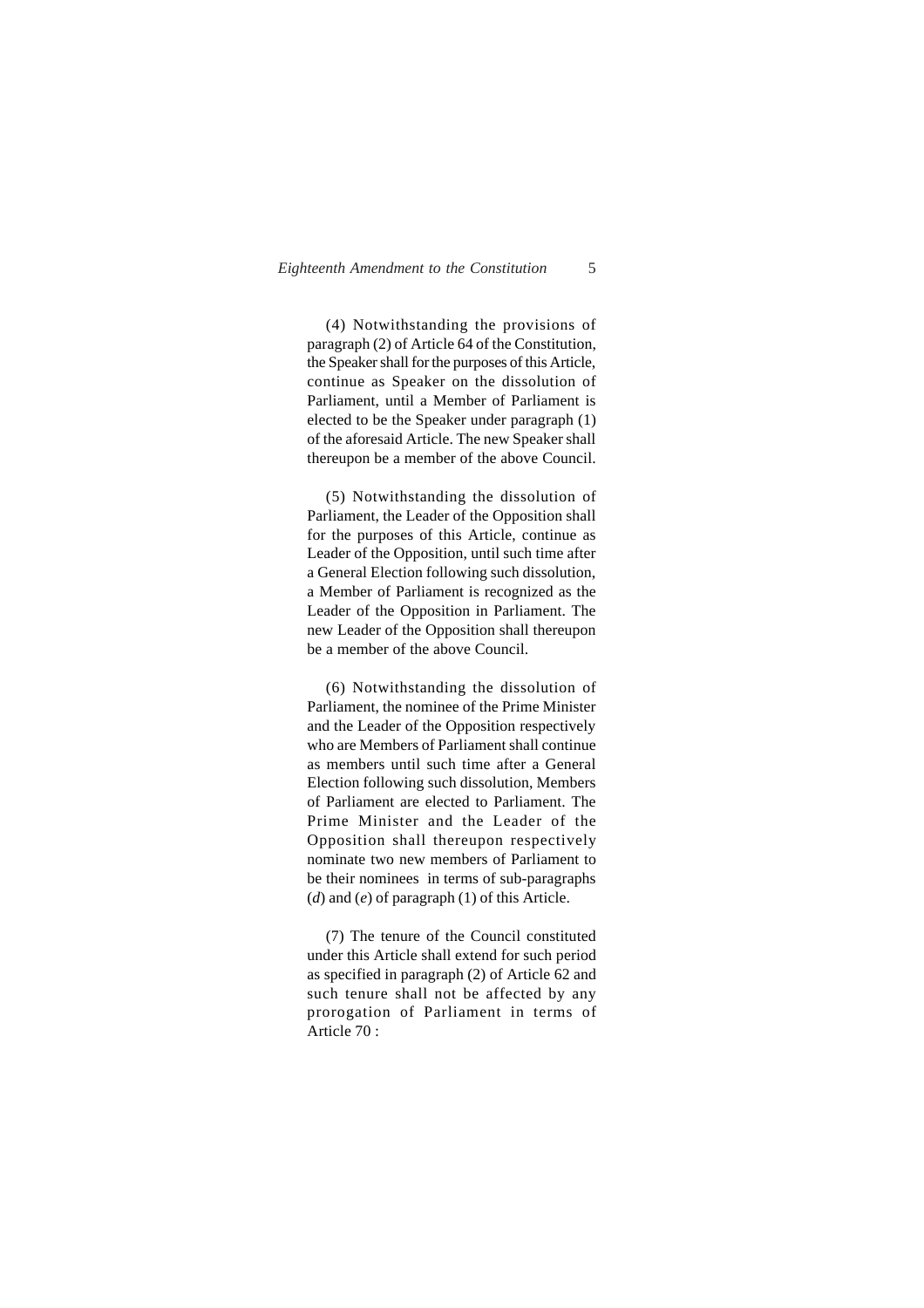Provided that, the persons appointed as nominees of the Prime Minister and the Leader of the Opposition respectively, may during such tenure be removed by the President or in the event of an incapacity of such nominee the President may require the Prime Minister or Leader of the Opposition, as the case may be, to nominate another Member of Parliament to be his nominee in such Council. In such an event the Member of Parliament nominated to fill the vacancy created by either removal or incapacity, as the case may be, shall continue as a member of such Council only for the unexpired period of the tenure of the member for whose vacancy he was nominated.

(8) When the President seeks the observations of the Council referred to in paragraph (1) for the purpose of making the appointments of the Chairman and members of the Commissions referred to in Schedule I and the persons to be appointed to the offices referred to in Part I and Part II of Schedule II to paragraph (1) of this Article, he shall require the Council to convey through the Speaker the observations of the Council, on the persons proposed by him for such appointments, within a period of one week from the date of such communication. If such Council fails to communicate its observations to him within the specified period, the President shall forthwith proceed to make the aforesaid appointments.

(9) Where the Leader of any recognized political party represented in Parliament desires to propose the name of any person for appointment as Chairman or member of a Commission referred to in Schedule I to paragraph (1) of this Article, he may within the period of one week specified above, forward to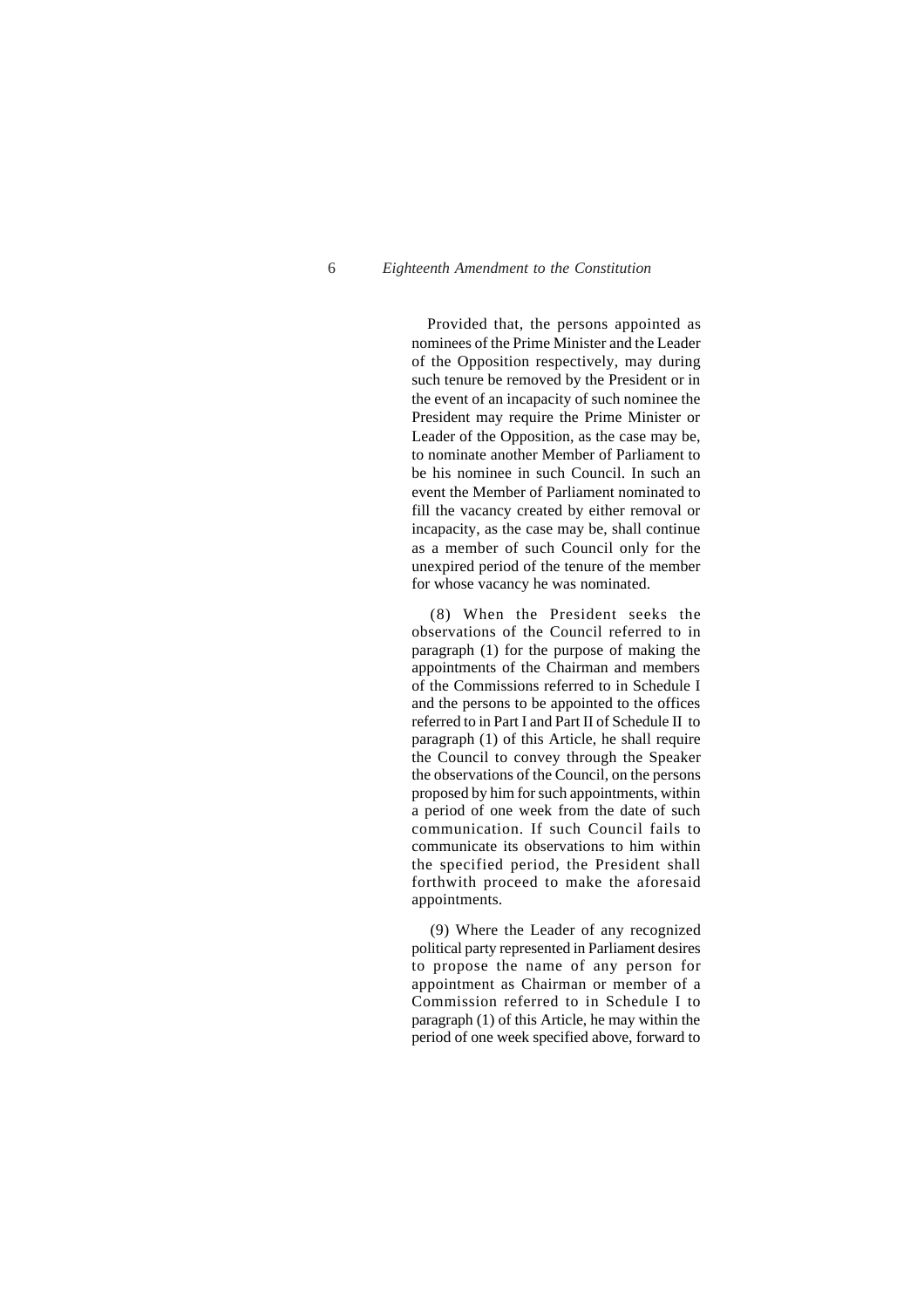the Speaker the name of any person in relation thereto. The President may take such names into consideration when making such appointments.

(10) No person appointed to be the Chairman or member of a Commission referred to in Schedule I of this Article or any of the persons appointed to the offices referred to in Part I and Part II of Schedule II of this Article shall be removed, otherwise than in the manner provided for in the Constitution or in any law enacted for such purpose. Where no such provision is made, such person shall be removed by the President.

(11) The procedure to be followed in obtaining the observations of the persons specified in sub-paragraph (*a*), (*b*), (*c*), (*d*) and (*e*) to paragraph (1) shall be as determined by the Speaker.".

**6.** Article 52 of the Constitution is hereby amended in paragraph (7) thereof, by the substitution for the words "the Constitutional Council, the Public Service Commission" of the words "the Public Service Commission".

**7.** Article 54 of the Constitution is hereby amended as follows:—

(1) by the repeal of paragraph (1) thereof, and the substitution therefor of the following:—

"(1) There shall be a Public Service Commission (in this Chapter referred to as the "Commission") which shall consist of not more than nine members appointed by the President, of whom, not less than three members shall be persons who have had over fifteen years experience as public officers. The President shall appoint one of such members as its Chairman.";

Amendment of Article 52 of the Constitution.

Amendment of Article 54 of the Constitution.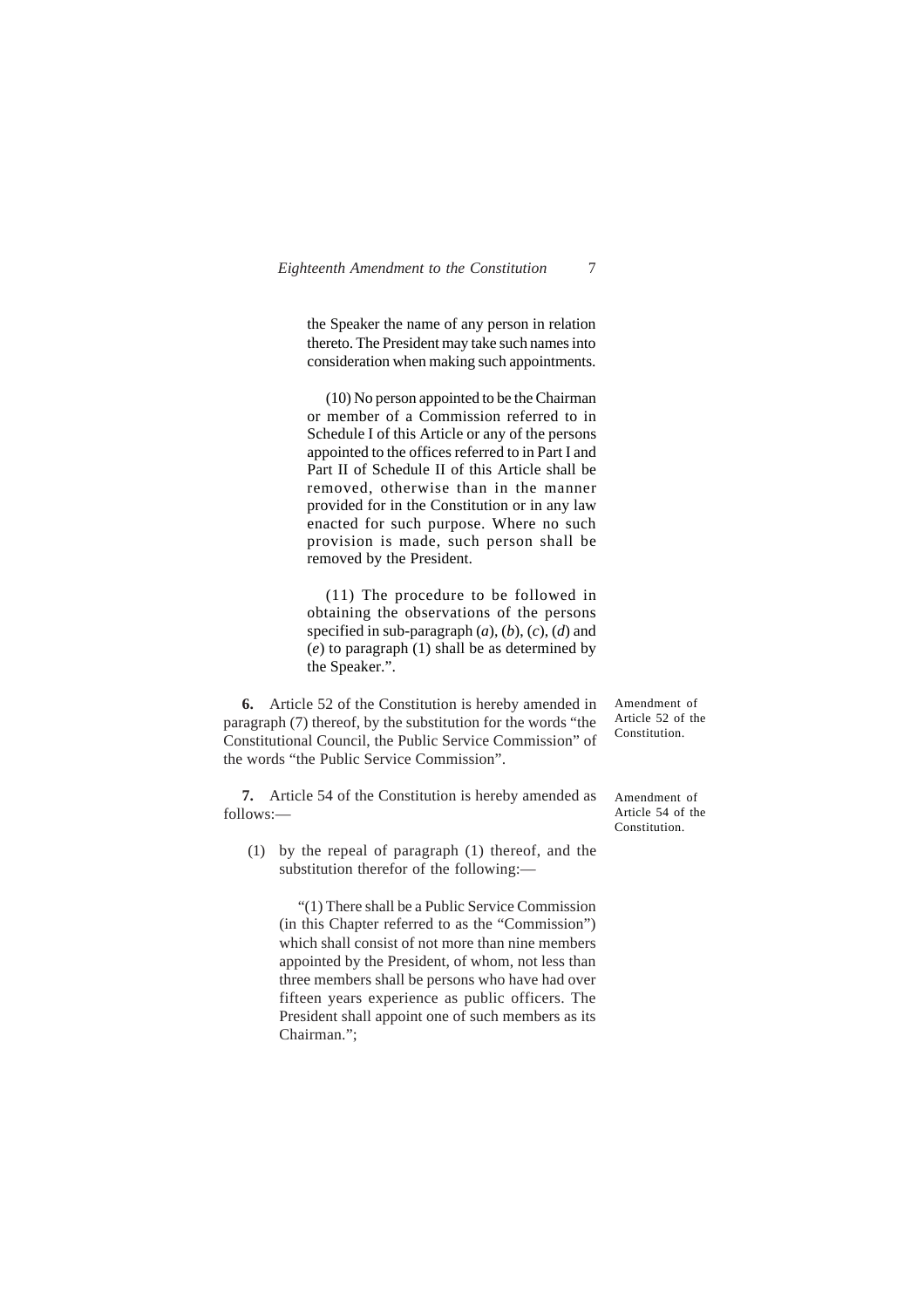- (2) in paragraph (4) thereof, by the substitution for the words "removed from office by the President on the recommendation of the Constitutional Council, or" the words "removed from office by the President, or"; and
- (3) in paragraph (7) thereof, by the substitution for the words "for the duration of such period on the recommendation of the Constitutional Council appoint" the words "for the duration of such period appoint".

Replacement of Article 55 of the Constitution.

**8.** Article 55 of the Constitution is hereby repealed and the following Article substituted therefor:—

"Powers and functions of the Cabinet of Ministers and of the Commission.

55. (1) The Cabinet of Ministers shall provide for and determine all matters of policy relating to public officers, including policy relating to appointments, promotions, transfers, disciplinary control and dismissal.

(2) The appointment, promotion, transfer, disciplinary control and dismissal of all Heads of Department shall, vest in the Cabinet of Ministers.

(3) Subject to the provisions of the Constitution, the appointment, promotion, transfer, disciplinary control and dismissal of public officers shall be vested in the Public Service Commission.

(4) The Commission shall not derogate from the powers and functions of the Provincial Public Service Commissions as are established by law.

(5) The Commission shall be responsible and answerable to Parliament in accordance with the provisions of the Standing Orders of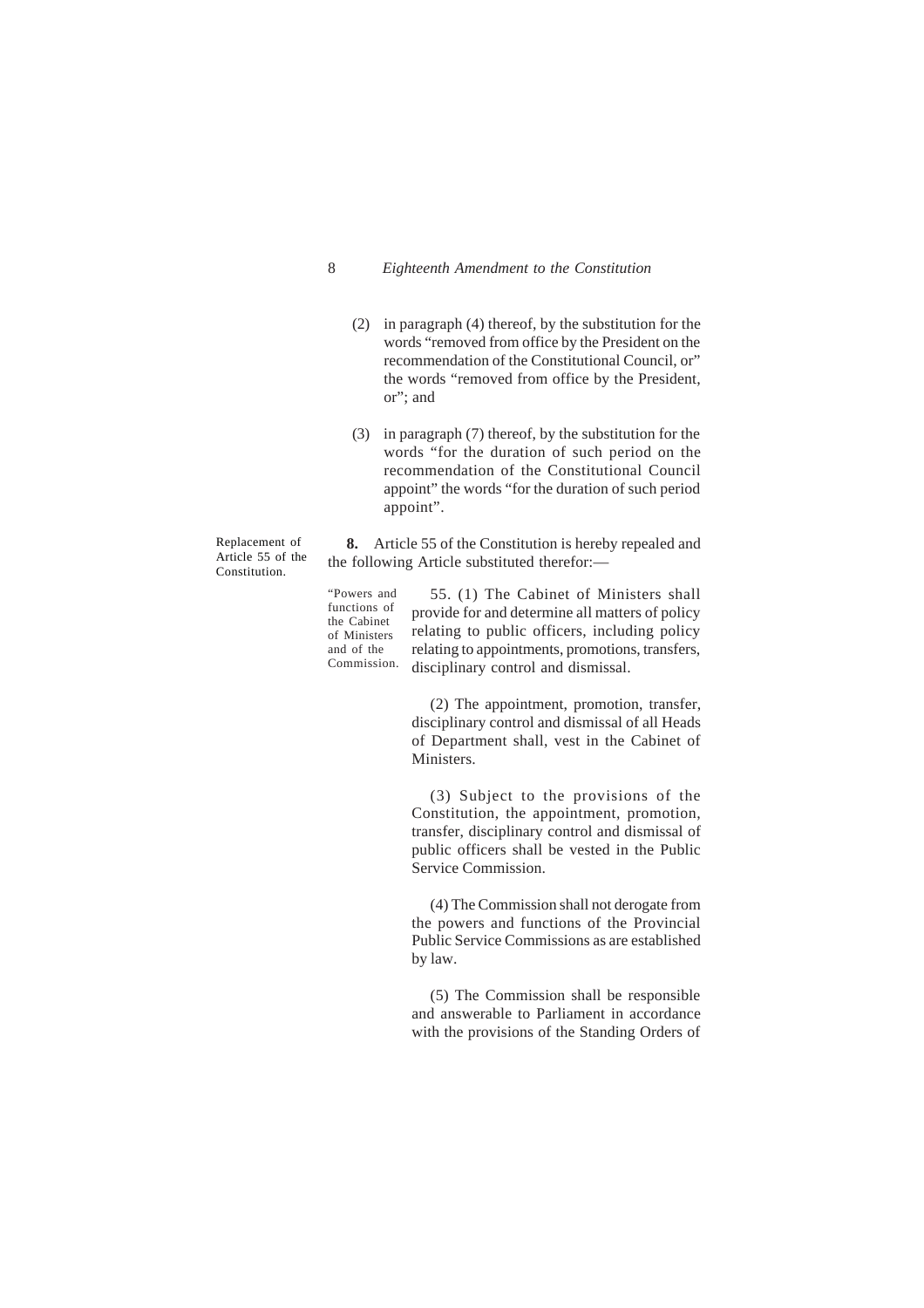| Eighteenth Amendment to the Constitution |  |  |  |
|------------------------------------------|--|--|--|
|------------------------------------------|--|--|--|

Parliament for the exercise and discharge of its powers and functions. The Commission shall also forward to Parliament in each calendar year, a report of its activities in respect of such year.".

**9.** Article 56 of the Constitution is hereby amended in paragraph (1) thereof, by the substitution for the words "as are specified by the Commission" of the words, "as are specified by the Cabinet of Ministers".

**10.** Article 57 of the Constitution is hereby amended in paragraph (1) thereof, by the substitution for the words "as are specified by the Commission" of the words, "as are specified by the Cabinet of Ministers".

**11.** Article 61E of the Constitution is hereby amended by the repeal of paragraph (*b*) thereof and the substitution therefor of the following:—

"(b) the Attorney- General.".

**12.** Article 61F of the Constitution is hereby amended by the omission of the words "a police officer appointed by the National Police Commission" from the definition of the expression "public officer".

**13.** Article 65 of the Constitution is hereby amended as follows:—

- (1) in paragraph (1) thereof, by the substitution for the words and figures "shall, subject to the provisions of Article 41C, be appointed by the President," of the words "shall be appointed by the President"; and
- (2) in paragraph (6) thereof, by the substitution for the words and figures "President may, subject to the provisions of Article 41C, appoint a person" of the words "President may appoint a person".

Amendment of Article 56 of the Constitution.

Amendment of Article 57 of the Constitution.

Amendment of Article 61E of the Constitution.

Amendment of Article 61F of the Constitution.

Amendment of Article 65 of the Constitution.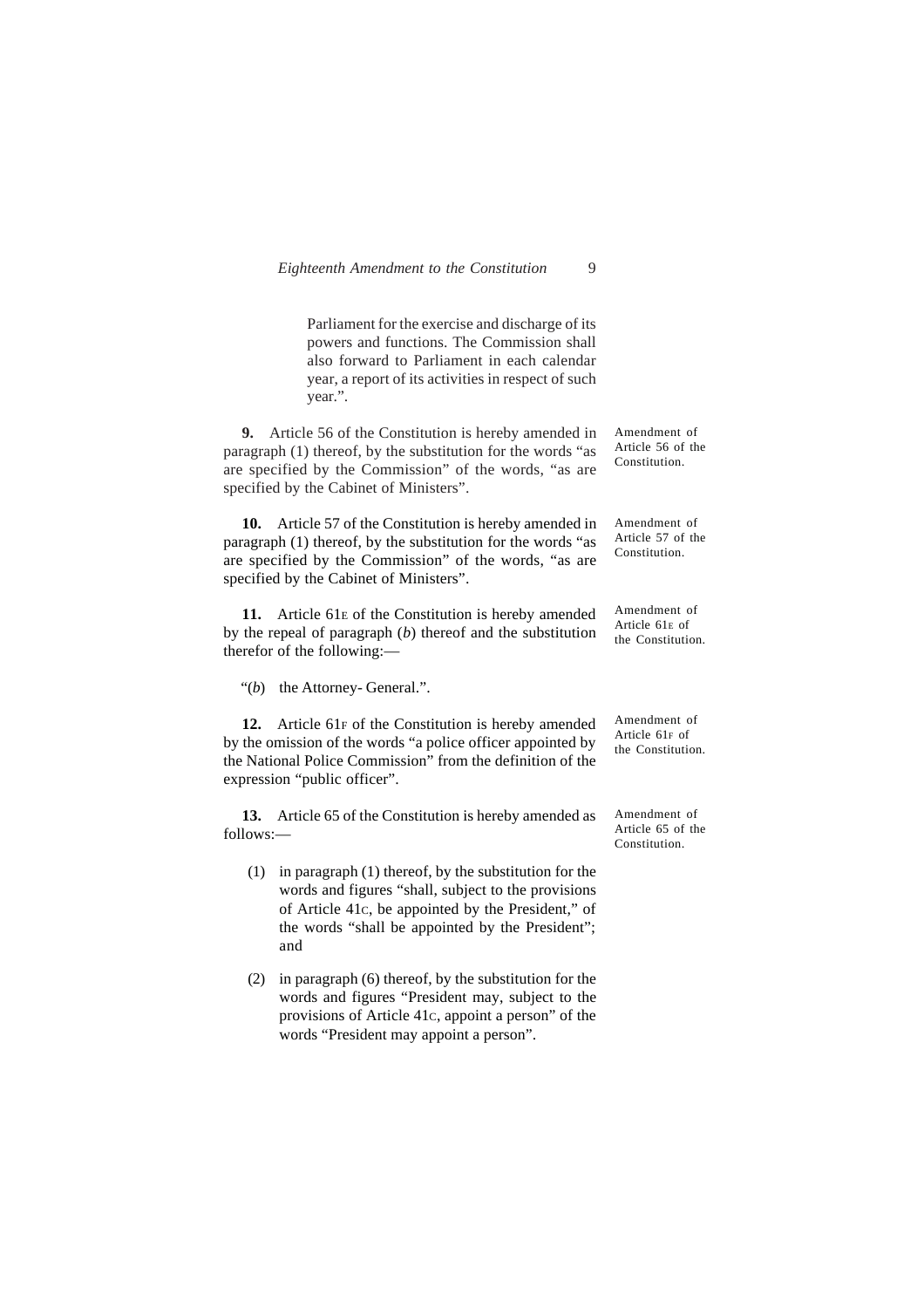by the repeal of paragraph (*c*) of such Article.

Amendment of Article 91 of the Constitution.

**14.** Article 91 of the Constitution is hereby amended in paragraph (1) thereof, by the repeal of sub-paragraph (*d*) (*vb*) of such paragraph.

**15.** Article 92 of the Constitution is hereby amended

**16.** Article 103 of the Constitution is hereby amended

Amendment of Article 92 of the Constitution.

Amendment of Article 103 of the Constitution.

as follows:—

(1) in paragraph (1) thereof, by the substitution for the words:—

- (*a*) "consisting of five members" of the words "consisting of three members"; and
- (*b*) "The President shall on the recommendation of the Constitutional Council," of the words "The President shall,"; and
- (2) in paragraph (7) thereof, "for the period of such leave. Every such appointment shall be made on the recommendation of the Constitutional Council." of the words "for the period of such leave.".

Amendment of Article 104B of the Constitution.

17. Article 104<sub>B</sub> of the Constitution is hereby amended as follows:—

(1) by the insertion immediately after paragraph (4) thereof, of the following new paragraph:—

"(4a) For the avoidance of doubt it is stated that any guideline issued by the Commission during the period commencing on the date of the making of an Order for the holding of an election or the date of the making of a Proclamation requiring the conduct of the Referendum, as the case may be, shall—

(*a*) be limited to matters which are directly connected with the holding of the respective election or the conduct of the respective Referendum, as the case may be; and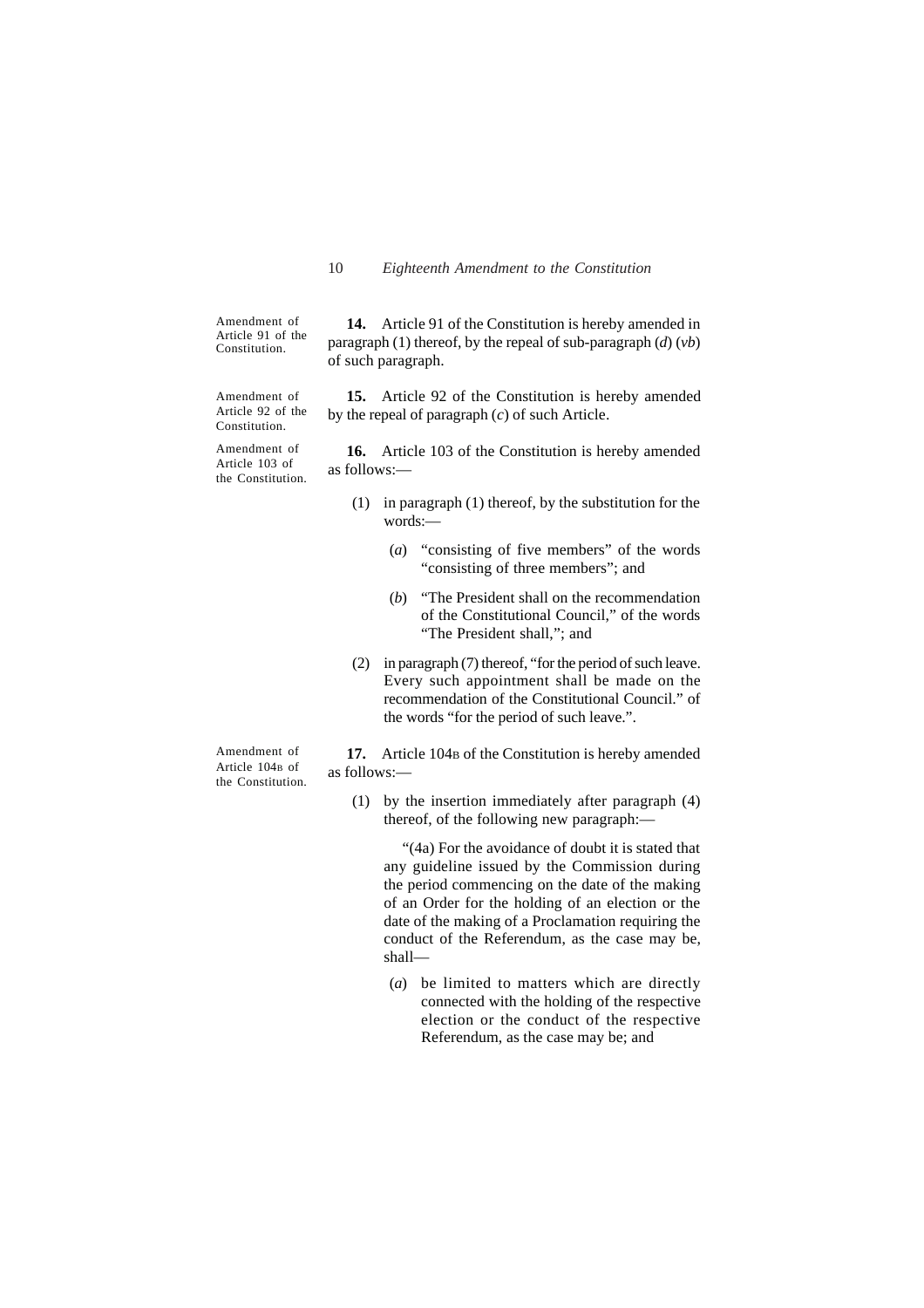- (*b*) not be connected directly with any matter relating to the public service or any matter within the ambit of administration of the Public Service Commission or the Judicial Service Commission, as the case may be, appointed under the Constitution."; and
- (2) in paragraph (5), by the repeal of sub-paragraphs (*b*), (*c*) and (*d*) thereof and the substitution therefor of the following paragraph:—

"(*b*) It shall be the duty of any broadcasting or telecasting operator or any proprietor or publisher of a newspaper, as the case may be, to take all necessary steps to ensure compliance with any guidelines as are issued to them under paragraph  $(a)$ .".

18. Article 104<sub>E</sub> of the Constitution is hereby amended in paragraph (1) thereof, by the substitution for the words "who shall, subject to the approval of the Constitutional Council," of the words "who shall".

**19.** Article 107 of the Constitution is hereby amended in paragraph (1) thereof, by the substitution for the words and figures "shall, subject to the provisions of Article 41C, be appointed by the President by Warrant under his hand" of the words, "shall be appointed by the President by Warrant under his hand".

**20.** Article 109 of the Constitution is hereby amended as follows:—

(1) in paragraph (1) thereof, by the substitution for the words and figures "the President shall, subject to the provisions of Article 41C, appoint," of the words "the President shall appoint"; and

Amendment of Article 104E of the Constitution.

Amendment of Article 107 of the Constitution.

Amendment of article 109 of the Constitution.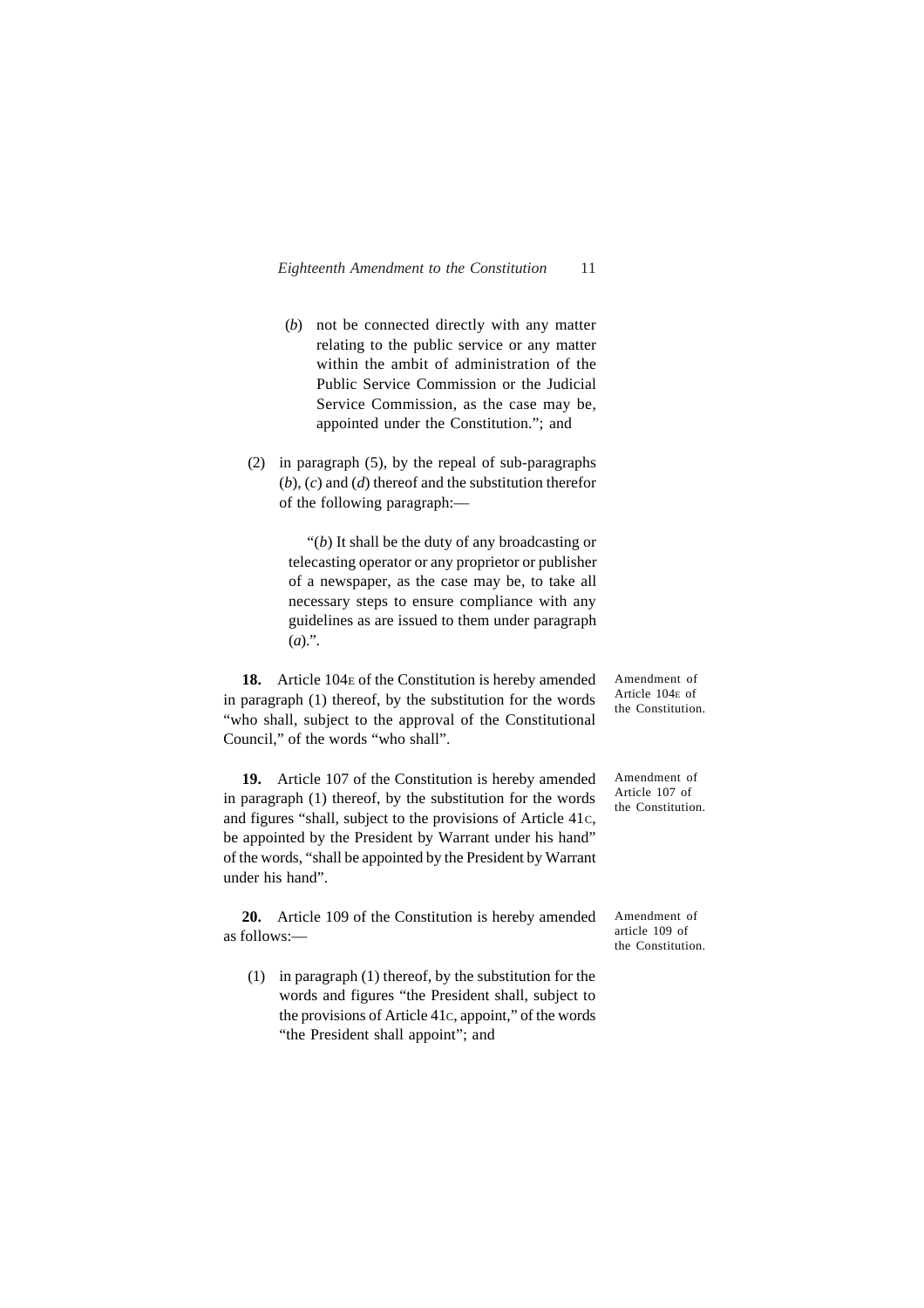(2) in paragraph (2) thereof, by the substitution for the words and figures "the President may, subject to the provisions of Article 41C, appoint another person" of the words " the President may appoint another person".

**21.** Article 111D of the Constitution is hereby amended in paragraph (1) thereof, by the substitution for the words and figures "appointed by the President subject to the provisions of Article 41C" of the words "appointed by the President". **22.** Article 111E of the Constitution is hereby amended Amendment of Article 111D of the Constitution. Amendment of

Article 111E of the Constitution. as follows:—

- (1) in paragraph (5) thereof, by the substitution for the words "and may appoint on the recommendation of the Constitutional Council" of the words "and may appoint"; and
- (2) in paragraph (6) thereof, by the substitution for the words "may, on the recommendation of the Constitutional Council", of the word "may".

**23.** Article 153 of the Constitution is hereby amended as follows:—

- (1) in paragraph (1) thereof, by the substitution for the words and figures "shall, subject to the provisions of Article 41C, be appointed by the President," of the words "shall be appointed by the President"; and
- (2) in paragraph (4) thereof, by the substitution for the words and figures "the President may, subject to the provisions of Article 41C, appoint" of the words "the President may appoint".

Amendment of Article 153 of the Constitution.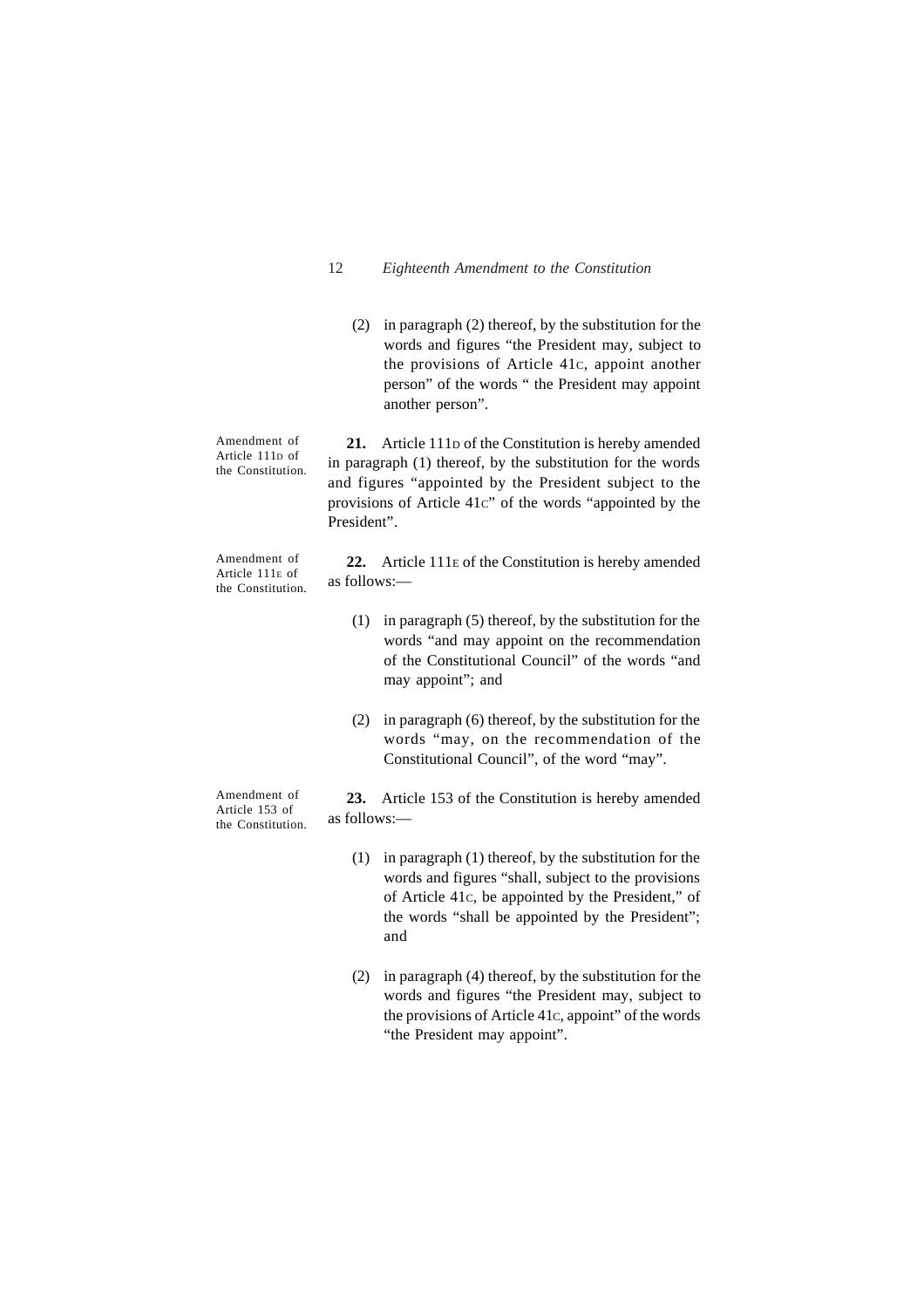| Eighteenth Amendment to the Constitution |  |  | 13 |
|------------------------------------------|--|--|----|
|------------------------------------------|--|--|----|

**24.** Article 154 of the Constitution is hereby amended in paragraph (1) thereof by the substitution for the words "the Public Service Commission" of the words, "the Public Service Commission, the Provincial Public Service Commissions".

**25.** Article 154R of the Constitution is hereby amended in sub-paragraph (*c*) of paragraph (1) thereof, by the substitution for the words "three other members who are appointed by the President on the recommendation of the Constitution Council, to represent" of the words "three other members appointed by the President, to represent".

**26.** Article 155A of the Constitution is hereby amended as follows:—

(1) by the repeal of paragraph (1) thereof, and the substitution therefor of the following:—

> "(1) There shall be a National Police Commission (in this Chapter referred to as "the Commission") consisting of not more than seven members appointed by the President. The President shall appoint one member as the Chairman."; and

(2) in paragraph (4) thereof, by the substitution for the words "from office by the President on the recommendation of the Constitutional Council, or" of the words "from office by the President, or".

**27.** The following new Articles are hereby inserted immediately after Article 155F of the Constitution and shall have effect as Articles 155FF and 155FFF thereof:-

Insertion of new Articles 155FF and 155FFF in the Constitution.

155FF. The Commission shall be empowered to entertain and investigate complaints from members of the public or any aggrieved person against a police officer or the police force, and shall provide redress in accordance with the "Powers of the Commission

Amendment of Article 154 of the Constitution.

Amendment of Article 154R of the Constitution.

Amendment of Article 155A of the Constitution.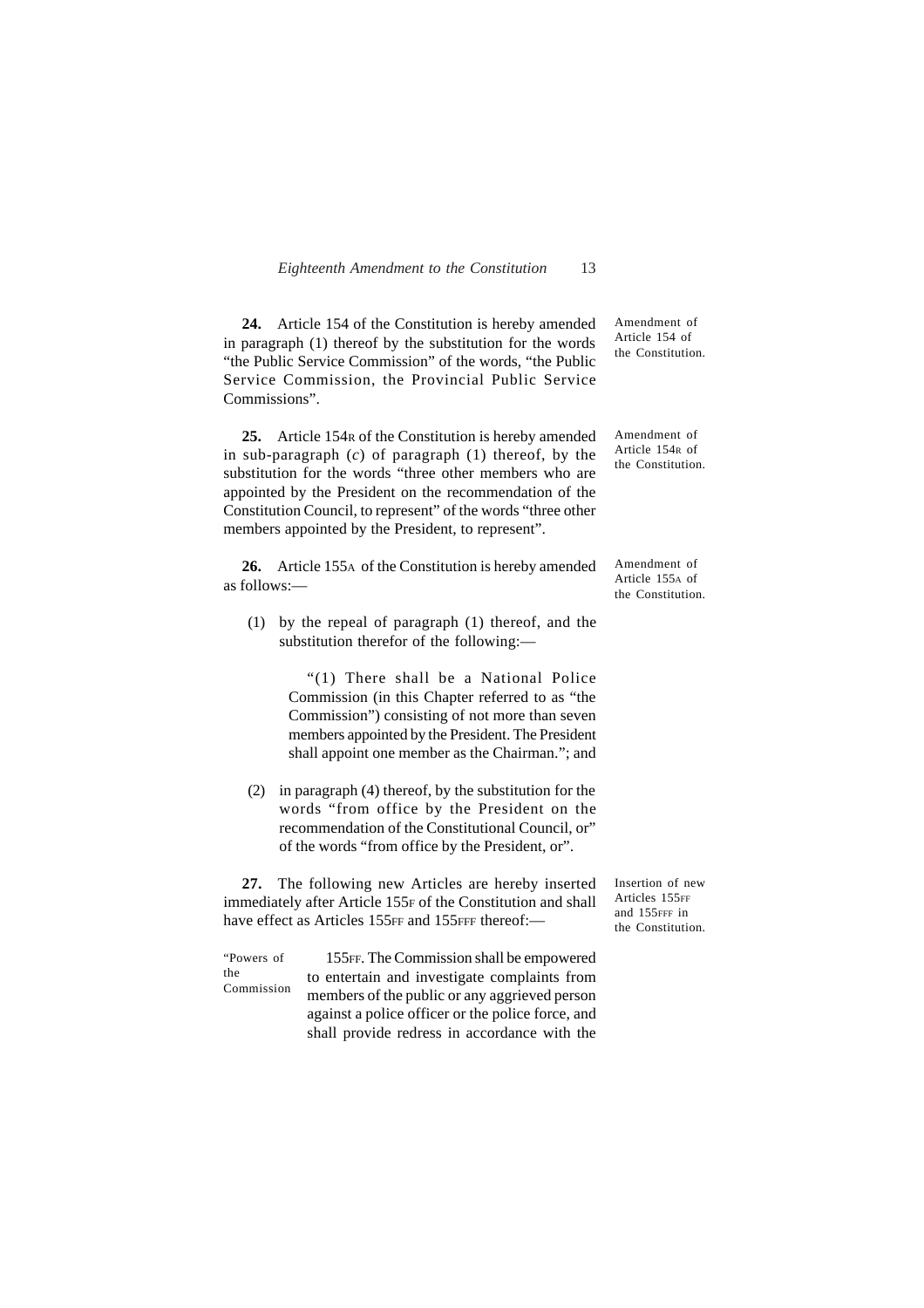provisions of any law enacted by Parliament. For this purpose the Commission may make rules to establish procedures for entertaining and investigating complaints from members of the public or any aggrieved person.

155FFF. The Commission shall from time to time, make rules for such matters which require rules to be made. Every such rule shall be published in the *Gazette.*". Commission to make rules.

**28.** Article 155G of the Constitution is hereby repealed.

**29.** Article 155H of the Constitution is hereby repealed.

**30.** Article 155J of the Constitution is hereby repealed.

Repeal of Article  $155<sub>G</sub>$  of the Constitution.

Repeal of Article  $15\overline{5}$ H of the Constitution.

Repeal of Article  $155J$  of the Constitution.

**31.** Article 155<sub>K</sub> of the Constitution is hereby repealed.

Repeal of Article Repeal of Article  $15\bar{5}$ <sub>K</sub> of the Constitution.

**32.** Article 155L of the Constitution is hereby repealed.

 $15\overline{5}$ L of the Constitution. Replacement of

Article 155M of the Constitution.

**33.** Article 155M of the Constitution is hereby repealed and the following Article substituted therefor:—

155M. All rules and regulations and procedures in force on the date of the commencement of this Article relating to police officers shall be deemed to continue to be operative, until rules, regulations and procedures are made hereunder by the Public Service Commission.". "Saving of exisiting rules and regulation.

Amendment of Article 156 of the Constitution.

**34.** Article 156 of the Constitution is hereby amended as follows:—

(1) in paragraph (2) thereof, by the substitution for the words and figures "shall, subject to the provisions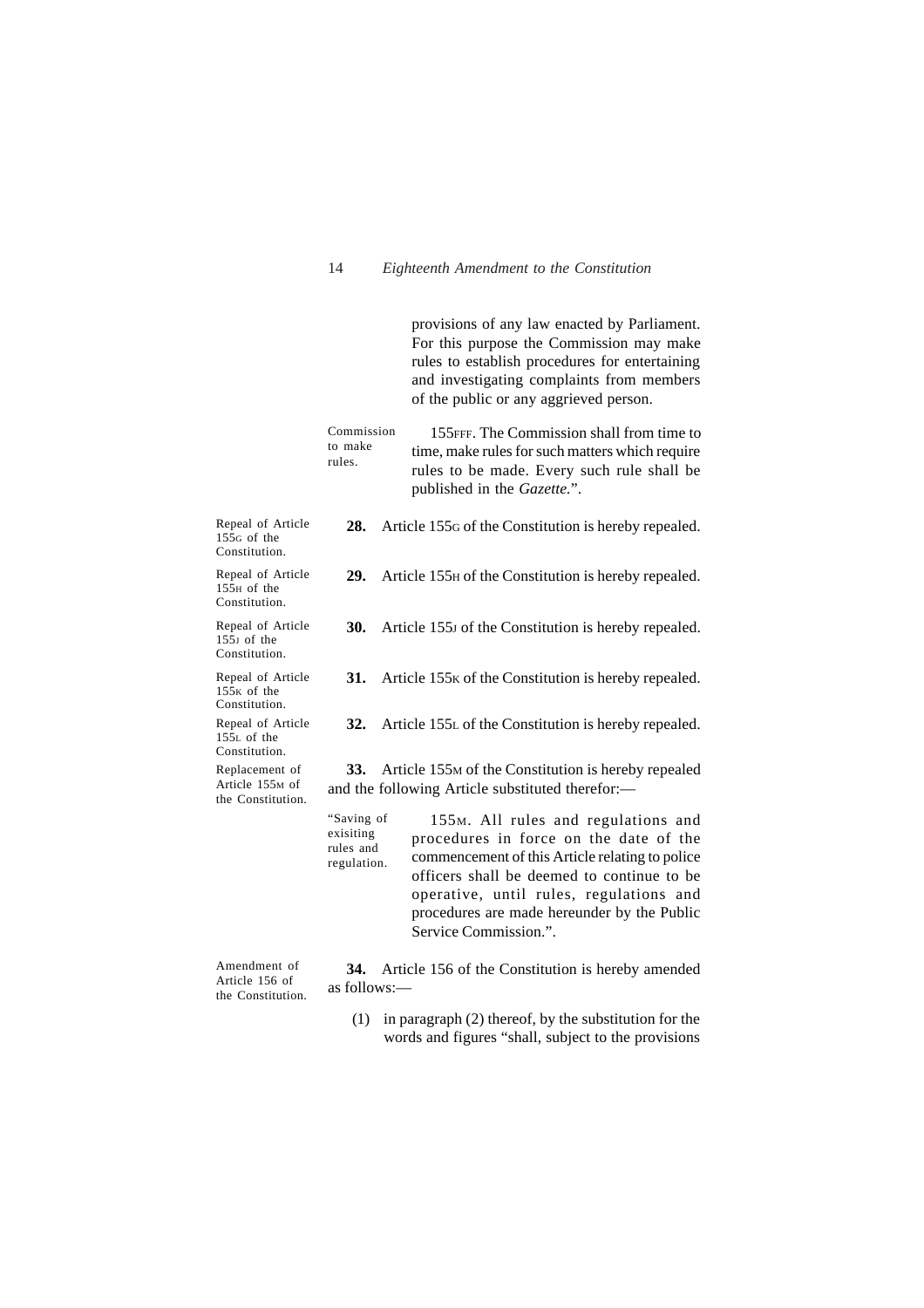of Article 41c, be appointed by the President," of the words "shall be appointed by the President";

(2) in paragraph (5) thereof, by the substitution for the words and figures "the President shall, subject to the provisions of Article 41C, appoint" of the words "the President shall appoint".

**35.** Article 170 of the Constitution is hereby amended in the definition of the expression "public officer" by the repeal of paragraph (*ca*) thereof.

Amendment of Article 170 of the Constitution.

**36.** For the avoidance of doubts it is hereby declared that:—

- (1) the members of the Judicial Service Commission established under Article IIID of the Constitution and holding office on the date prior to the commencement of this Act, shall from and after the date of the commencement of this Act, continue to hold office as such members and to exercise and discharge the powers and functions vested in the Commission under the Constitution.
- (2) the Chief Justice and the other Judges of the Supreme Court and the President and the other Judges of the Court of Appeal and the Judges of the High Court holding office on the date prior to the commencement of this Act, shall from and after the date of the commencement of this Act, continue to hold office and exercise and discharge the powers and functions vested in them under the Constitution.
- (3) the persons holding office as the Secretary of the Judicial Service Commission, the Attorney-General, the Auditor-General, the Inspector-General of Police, the Parliamentary Commissioner for Administration (Ombudsman) and the Secretary-

Avoidance of doubts.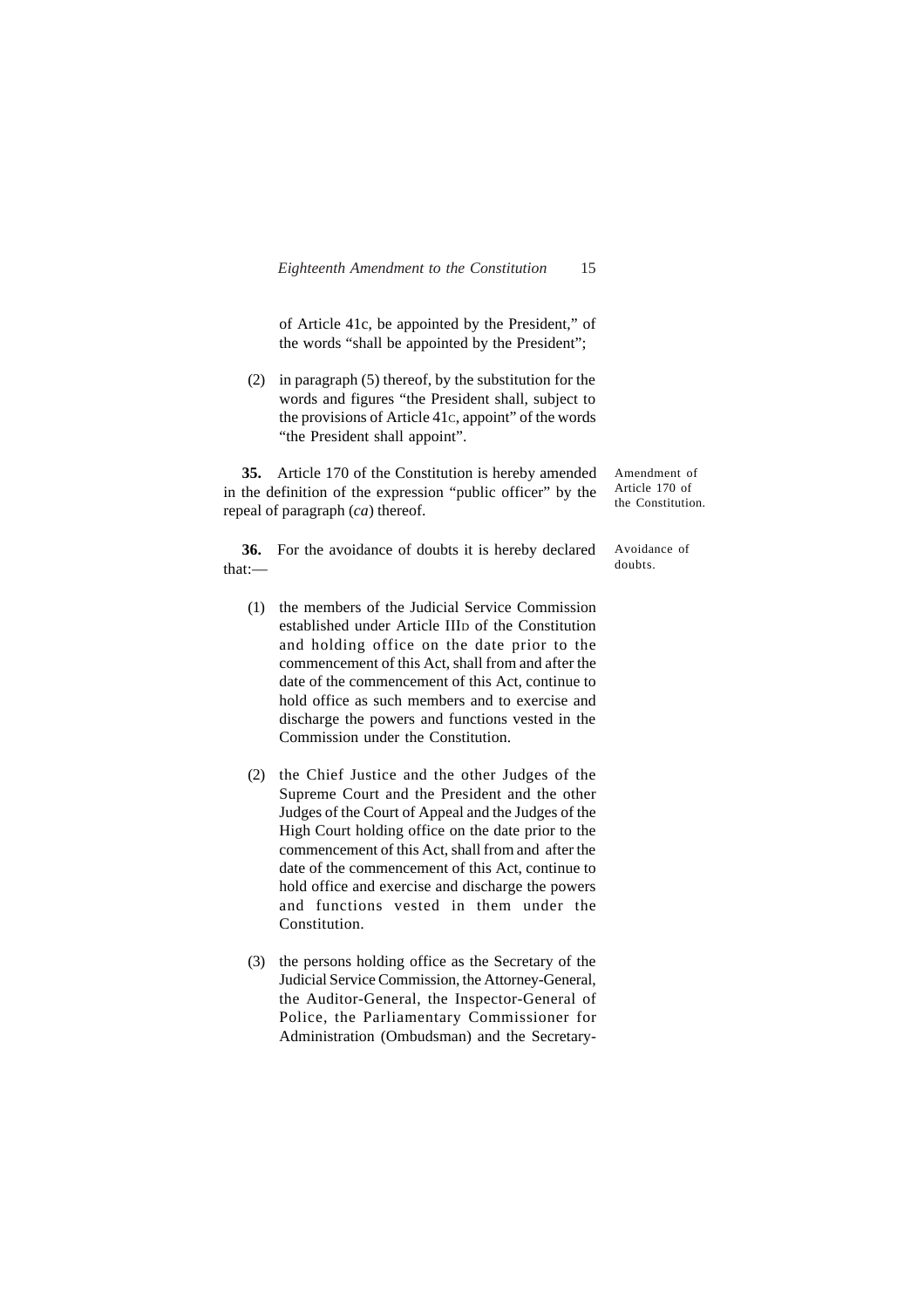General of Parliament holding office on the date prior to the commencement of this Act, shall from and after the date of the commencement of this Act, continue to hold office and exercise and discharge the powers and functions vested in them under the Constitution.

(4) the person holding office as the Commissioner of Elections on the date prior to the commencement of this Act, shall from and after the date of the commencement of this Act, continue to hold office and exercise and discharge the powers and functions vested in him under the Constitution as Commissioner of Elections until the Election Commission is constituted in terms of Article 103 and from and after the date of the constitution of the Election Commission, cease to hold office as the Commissioner of Elections:

Provided that the President may, if he considers it expedient to do so or if the exigencies of a situation so requires it, at any time prior to the constitution of the Election Commission, appoint to the office of Commissioner of Elections, a person holding office as an Additional Commissioner of Elections or a Deputy Commissioner of Elections to discharge the functions presently conferred on the Commission by the Constitution.

(5) all matters pertaining to the appointment, promotion, transfer, disciplinary control and dismissal of Police Officers pending before the National Police Commission established under Chapter XVIIIA of the Constitution on the date prior to the commencement of this Act, shall from and after the date of the commencement of this Act, be vested in the Public Service Commission and any appeal made by a police officer pending before the National Police Commission on the date prior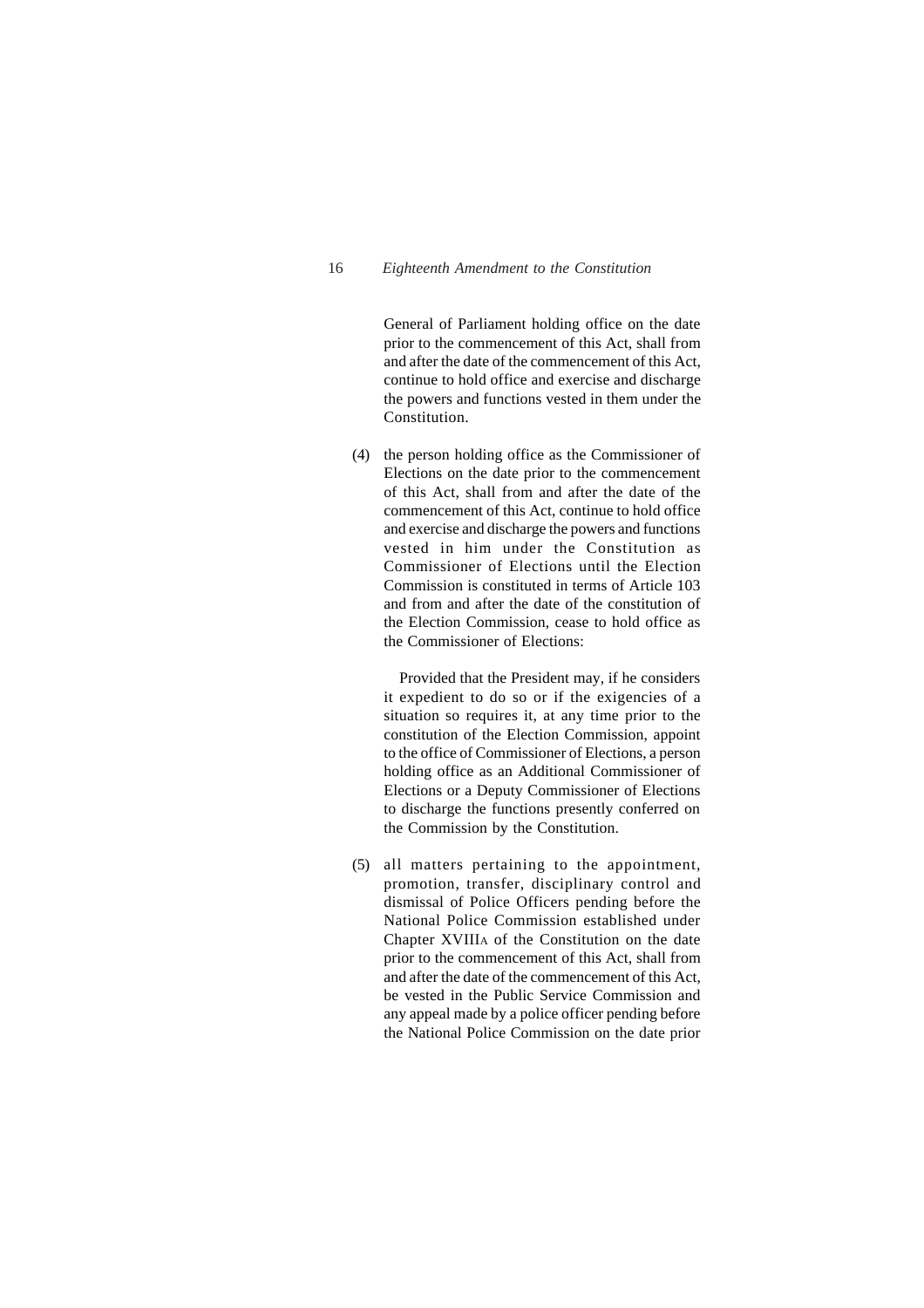to the commencement of this Act, shall, from and after the date of the commencement of this Act, stand transferred to the Public Service Commission and shall be heard and completed accordingly.

- (6) all appointments made in respect of the Commissions and officers described in the foregoing sections of this Act, by the Constitutional Council prior to its repeal during the period commencing on the day on which the term of the aforesaid Council expired and the date of the coming into operation of this Act, shall be deemed to be valid and effectual.
- (7) the staff of the Public Service Commission shall be members of the public service and be subject to the rules as are applicable to a public officer in relation to the rank of such officer.
- (8) from and after the appointment of the Election Commission in terms of the Constitution, the Department of Elections shall be deemed to be the staff of such Commission for the purposes of Chapter XIVA of the Constitution and shall whenever it is so required for the duration of an election or a referendum, perform the functions of a Secretariat.

**37.** In the event of any inconsistency between the Sinhala and Tamil texts of this Act, the Sinhala text shall prevail.

Sinhala text to prevail in case of inconsistency.